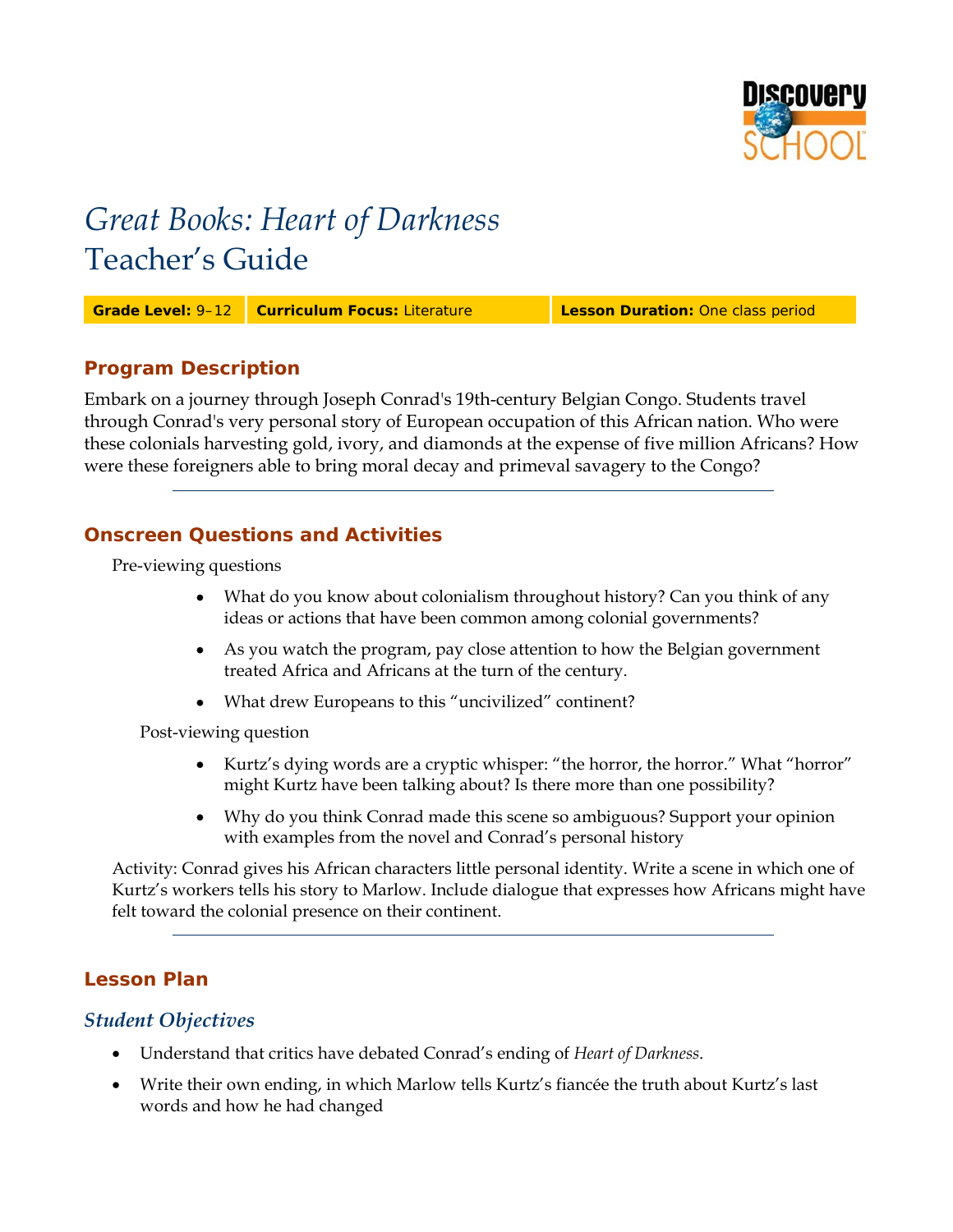## *Materials*

*Great Books: Heart of Darkness* video

## *Procedures*

- 1. As a class, discuss Conrad's ending for the novel, *Heart of Darkness*. Encourage them to share emotional responses as well as their own analytic interpretations. As this activity proceeds, students will have a chance to write their own ending for the novel. (In Conrad's version, Marlowe decides not to tell Kurtz's fiancée about her betrothed's final degradation. When she asks what Kurtz's final words were, Marlow wants to say, "The horror! The horror!" but he can't. Instead, he tells her that Kurtz spoke her name.)
- 2. After students discuss their responses and interpretations of Conrad's ending, share with them critics' comments on the ending. Critics have often written about Marlow's white lie at the end. Some critics say it illustrates Conrad's ideas about how we all must be protected from the savagery inside us, just as Marlowe protected Kurtz's fiancée from the ugly truth about the decline of the man she intended to marry. Other critics, however, call it the novel's one striking moment of weakness, when Conrad just couldn't bear to keep telling the novel's heavy story.
- 3. With the preceding discussion in mind, ask your students to write an alternative scene in which Marlow does tell Kurtz's fiancée the truth, not only about Kurtz's last words but also about everything Kurtz had become.
- 4. As students start prewriting, ask them to consider the following:
	- What words Marlow might use in talking to Kurtz's fiancée.
	- What feelings he might have while he talks to her, and how he might show or not show those feelings.
	- How Kurtz's fiancée might react to what she hears from Marlow.
	- What might happen between Marlow and Kurtz's fiancée after he discloses the truth.
- 5. As students begin their drafts, encourage them to stay with Conrad's tone and writing style.
- 6. Allow time for peer editing and revision. Then ask volunteers to read their new endings aloud, leading into a discussion about the choices that students made.

#### *Assessment*

Use the following three-point rubric to evaluate students' work during this lesson.

**3 points:** Student's new ending includes believable words, feelings, and actions; writing clearly retains Conrad's tone and style; no errors in grammar, usage, and mechanics.

**2 points:** Student's new ending includes somewhat believable words, feelings, and actions; writing retains some of Conrad's tone and style; some errors in grammar, usage, and mechanics.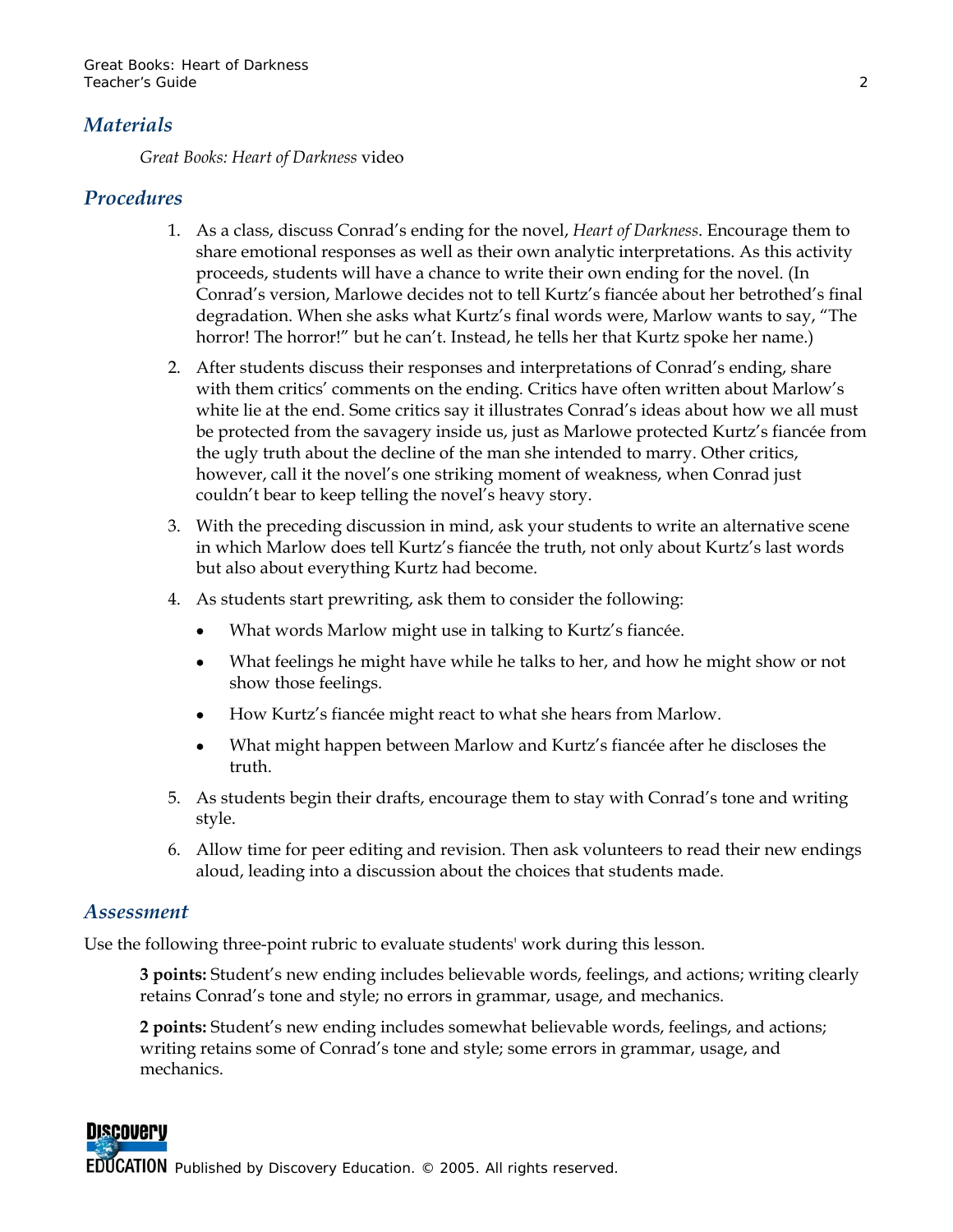**1 point:** Student's new ending does not include believable words, feelings, and actions; writing does not retain Conrad's tone and style; many errors in grammar, usage, and mechanics.

## *Vocabulary*

#### **apocalypse**

*Definition*: An imminent cosmic cataclysm

*Context*: In the film *Apocalypse Now*, director Francis Ford Coppola attempted to translate the events of *Heart of Darkness* into similar events during the war in Vietnam.

#### **colonialism**

*Definition*: Control by one power over an area and people outside its own territory *Context*: Colonialism in Africa was marked by the greed of the Europeans who dominated the continent.

#### **novella**

*Definition*: A work of fiction intermediate in length and complexity between a short story and a novel

*Context*: *Heart of Darkness* is a novella packed with memorable descriptions of the jungle.

#### **primeval**

*Definition*: Of or relating to the earliest ages in the world's history *Context*: Conrad's novella is the story of a journey up a great river into a primeval jungle.

## *Academic Standards*

#### **Mid-continent Research for Education and Learning (McREL)**

McREL's Content Knowledge: A Compendium of Standards and Benchmarks for K-12 Education addresses 14 content areas. To view the standards and benchmarks, visit [http://www.mcrel.org/compendium/browse.asp.](http://www.mcrel.org/compendium/browse.asp)

This lesson plan addresses the following national standards:

- Language Arts—Reading: Uses the general skills and strategies of the reading process
- Language Arts-Reading: Uses reading skills and strategies to understand and interpret a variety of literary texts
- World History Understands patterns of global change in the era of Western military and economic dominance from 1800 to 1914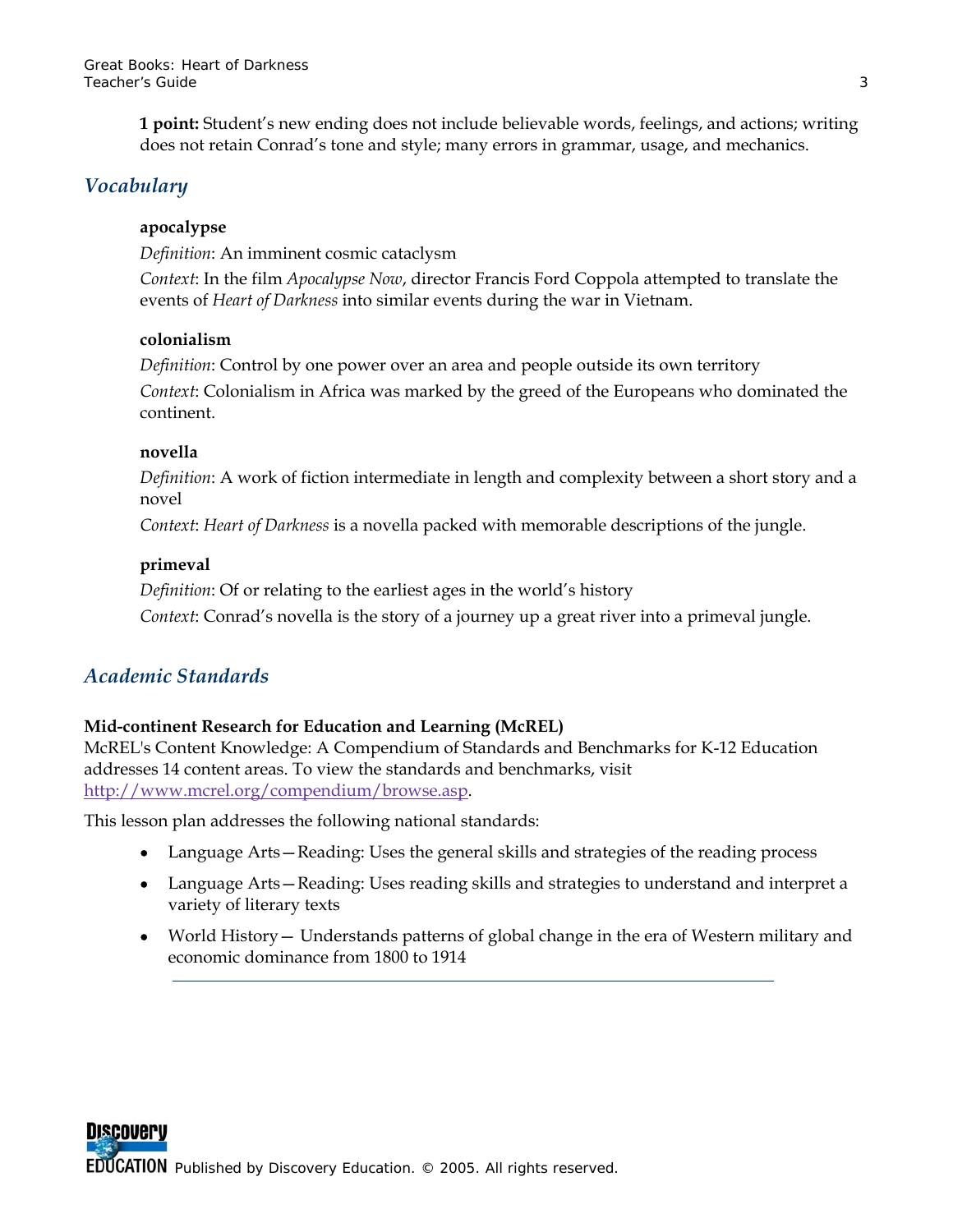## **Support Materials**

Develop custom worksheets, educational puzzles, online quizzes, and more with the free teaching tools offered on the Discoveryschool.com Web site. Create and print support materials, or save them to a Custom Classroom account for future use. To learn more, visit

• <http://school.discovery.com/teachingtools/teachingtools.html>

## **DVD Content**

#### *How To Use the DVD*

The DVD starting screen has the following options:

*Play Video*—This plays the video from start to finish. There are no programmed stops, except by using a remote control. With a computer, depending on the particular software player, a pause button is included with the other video controls.

*Video Index*—Here the video is divided into sections, indicated by video thumbnail icons. Watching all parts in sequence is similar to watching the video from start to finish. Brief descriptions and total running times are noted for each part. To play a particular segment, press Enter on the remote for TV playback; on a computer, click once to highlight a thumbnail and read the accompanying text description and click again to start the video.

*Curriculum Units*—These are specially edited video segments pulled from different sections of the video (see below). These nonlinear segments align with key ideas in the unit of instruction. They include onscreen pre- and post-viewing questions, reproduced below in this Teacher's Guide. To play a particular segment, press Enter on the TV remote or click once on the Curriculum Unit title on a computer.

*Standards Link*—Selecting this option displays a single screen that lists the national academic standards the video addresses.

*Teacher Resources*—This screen gives the technical support number and Web site address.

## *Video Index*

#### **I.** *Heart of Darkness***: An Apocalyptic Tale (12 min.)**

An overview of Joseph Conrad's novel that includes a look at Conrad's journey up the Congo and screen adaptations of the book, including *Apocalypse Now*.

#### **II. Conrad's Own Story (12 min.)**

Biographical information about Joseph Conrad and a comparison of the author's experiences with those of the fictional Marlow. A look at Belgium's King Leopold II and his brutal rule of the Congo.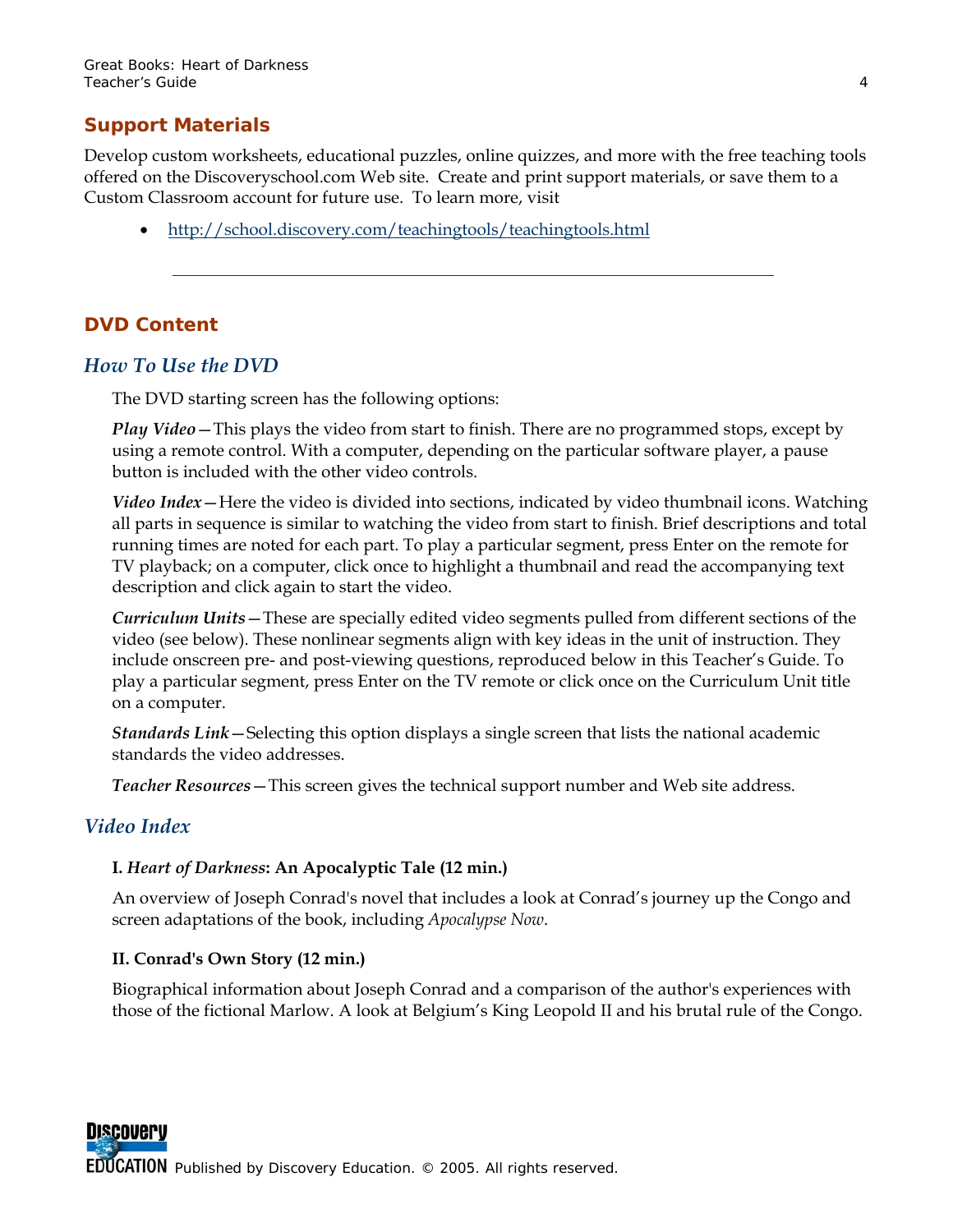#### **III. Finding Kurtz (14 min.)**

Marlow travels upriver and finds Kurtz; he hears the madman's dying words. A look at the parallels between the novel and the film.

#### **IV. Life After the Congo (11 min.)**

Conrad's life after his experiences in the Congo and a discussion of the impact his writings had on political reformers. World War I with all its atrocities descends on Europe.

## *Curriculum Units*

Segment 1: Introduction: Heart of Darkness Pre-viewing question Q: Would you have accepted the job of finding Kurtz? A: Answers will vary.

Post-viewing question Q: Why is Marlow hired to find Kurtz? A: Kurtz is no longer sending ivory, and the company wants to find out what is going on upriver.

Segment 2: The Ivory Trade Pre-viewing question Q: Why did missionaries go to the European colonies? A: They wanted to "civilize" Africans.

Post-viewing question Q: How did Conrad feel about the ivory trade in Africa? A: He said it was the vilest scramble for loot that had ever disfigured the history of the human conscience.

Segment 3: Marlow Begins His Mission Pre-viewing question Q: How do you think the colonized Africans viewed the Europeans? A: Answers will vary.

Post-viewing question Q: Why do the men at the station speak of Kurtz with some hostility? A: He no longer sends ivory, and they've heard rumors that he has "gone native." He is an ominous figure.

Segment 4: Traveling Upriver Pre-viewing question Q: Do you think Conrad was a racist? A: Answers will vary.